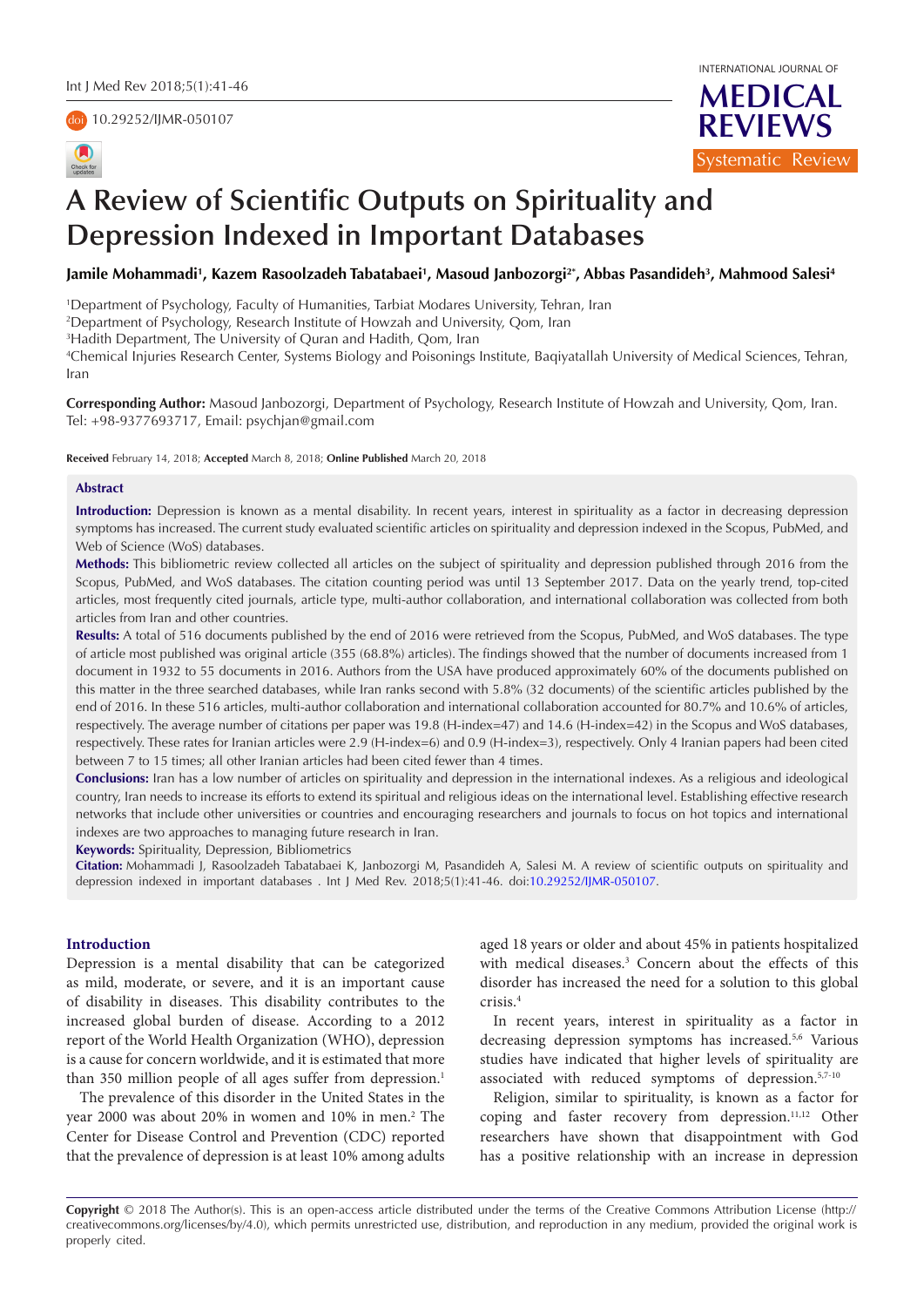symptoms.13-15 Religious beliefs can also help people cope better with their physical conditions and, thus, indirectly reduce vulnerability to increasing depression.<sup>16</sup>

Conducting research and increasing the number of scientific outputs on this subject can help address challenges to the real impact of religion and spirituality on depression disorder. Bibliometrics is a statistical and mathematical method that can support research<sup>17</sup> and present a more obvious and easier understanding of previous research.<sup>18</sup>

There is a lack of data about the bibliometrics of research outputs on the topic of spirituality and depression from Iran and the world in general. Thus, the current study evaluated simple bibliometrics from these scientific articles on spirituality and depression indexed in the Scopus, PubMed, and Web of Science (WoS) databases.

# **Methods**

# Data Collection and Search Strategy

This bibliometric investigation reviewed all types of articles published by the end of 2016 on the topic of spirituality and depression and indexed in the Scopus ([https://www.scopus.](https://www.scopus.com) [com\)](https://www.scopus.com), PubMed [\(http://www.ncbi.nlm.nih.gov/pubmed](http://www.ncbi.nlm.nih.gov/pubmed)), and WoS databases. These databases were selected because of their better coverage of results and investigation of citations. The search formula (TITLE (*depressive* OR *depression*) AND TITLE (*religion* OR *religious* OR *spiritual* OR *spirituality* OR *Islam* OR *Islamic* OR *Quran*)) was used in each of the three searched databases. After identifying the articles, the records retrieved from the three databases were merged, and duplicate records were removed. Then the relevant data was extracted from each included paper. Information on the indexing databases, year of publication, journal title, article type, number of authors, authors' country, and number of citations in each article (from Scopus and WoS) was extracted. The citation counting period was until 13 September 2017. The journal impact factor of the Journal Citation Report (JCR), 2016, was used. Information on the authors' university was also extracted from articles associated with Iran. All procedures of this study were conducted by two reviewers. In cases of disagreement or uncertainty, e.g., regarding article type, the issue was discussed until a consensus was reached.

## Data Analysis

The extracted data was imported into Microsoft Excel software 2010 and pre-processed. Then, it was transferred into IBM SPSS software, version 23, for analysis in the final stage. The number and percentage or mean were reported to descriptive of articles according to the extracted parameters. The parameters of yearly trend, top-cited articles, and frequency of journals were reported as tables and figures. Two types of collaboration, multi-author collaboration and international collaboration, were also examined. The multiauthor collaboration rate is defined as the rate of documents coauthored by more than one author, and articles written by authors from different countries were classified as the international collaboration rate.<sup>19</sup>

## **Results**

After searching the three databases and removing all duplicate records, a total of 516 documents published by the end of 2016 were retrieved. The findings showed that 390 (75.6%), 260 (50.4%), and 393 (76.2%) articles were indexed in Scopus, PubMed, and WoS, respectively [\(Figure 1\)](#page-1-0).

<span id="page-1-0"></span>The most frequent article type was original articles with 355 (68.8%) papers indexed, followed by meeting abstracts and conference papers with 97 (18.8%), review articles with 19 (3.7%), letters and notes with 11 (2.1%), short surveys with 8 (1.5%), book reviews with 7 (1.4%), corrections and erratum with 6 (1.2%), and editorials with 4 (0.8%) papers published during this period ([Table 1\)](#page-2-0).



**Figure 1.** Tracking and Enrollment of Articles.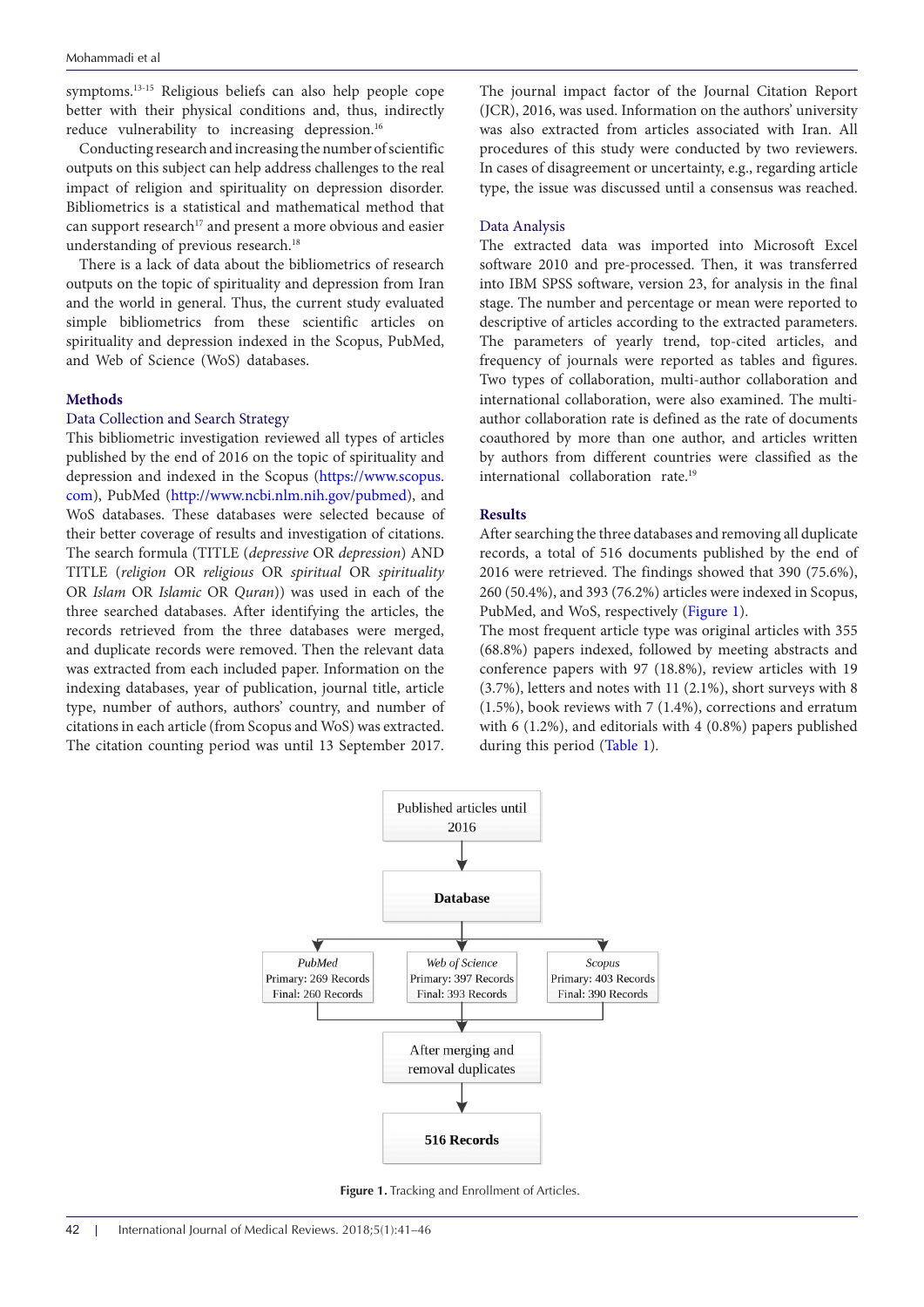<span id="page-2-0"></span>**Table 1.** Distribution of Articles Based on Type

| Article type                          | No.            | Percent |
|---------------------------------------|----------------|---------|
| Article                               | 355            | 68.8    |
| Review                                | 19             | 3.7     |
| <b>Book Review</b>                    | 7              | 1.4     |
| Meeting Abstract and Conference Paper | 97             | 18.8    |
| Short Survey                          | 8              | 1.5     |
| Correction, Erratum                   | 6              | 1.2     |
| <b>Editorial</b>                      | $\overline{4}$ | .8      |
| Letter, Note                          | 11             | 2.1     |

Figure 2 presents the annual number of documents published by the end of 2016. The overall trend is incremental, indicating that in the past decade (2007–2016), the number of publications on spirituality and depression have obviously increased, such that more than half (51.2%) of the papers on this topic were produced after 2010. The first paper on spirituality and depression was published in 1932. The year 2016, with 55 (10.7%) documents published, had the highest frequency of scientific articles (Figure 2).

The most productive country in spirituality and depression research was the USA which is ranked first in number of publications with 304 (58.9%) records. Iran is ranked second with 30 (5.8%) papers published, followed by the UK with 20 (3.9%), Canada with 17 (3.3%), and the Netherlands with 16 (3.1%) papers published ([Table 2](#page-2-1)).

The findings also indicated that the majority of publications on spirituality and depression research were written by several authors (mean number of authors = 3.8). The multiauthor collaboration rate was 80.7%, and the international collaboration rate was 10.6%. In other words, only 10% of articles were written by authors from at least two different countries.

[Table 3](#page-2-2) shows the top-ranking journals in terms of number of articles published (28.5%). The largest number of articles was published in Gerontologist [25 (4.8%)], followed by the Journal of Religion and Health [16 (3.1%)], Mental Health, Religion, and Culture [14 (2.7%)], and the Journal of General Internal Medicine [13 (2.5%)]. These 4 journals all belong to the USA [\(Table 3\)](#page-2-2).

Total number of citations for these documents in Scopus and WoS databases are 7730 (per article=19.8, H-index=47) and 5761 (per article=14.6, H-index=42), respectively.

<span id="page-2-1"></span>

|  |  | Table 2. Frequency of Country of Author |  |
|--|--|-----------------------------------------|--|
|  |  |                                         |  |

| Country     | No.            | Percent |
|-------------|----------------|---------|
| Australia   | $\overline{7}$ | 1.4     |
| Canada      | 17             | 3.3     |
| Finland     | $\overline{4}$ | .7      |
| France      | 6              | 1.2     |
| Greece      | 8              | 1.5     |
| India       | 5              | 1       |
| Iran        | 30             | 5.8     |
| Japan       | 8              | 1.5     |
| Malaysia    | $\overline{4}$ | .7      |
| Netherlands | 16             | 3.1     |
| South Korea | 14             | 2.7     |
| Taiwan      | $\overline{4}$ | .7      |
| UK          | 20             | 3.9     |
| <b>USA</b>  | 304            | 58.9    |

#### <span id="page-2-2"></span>**Table 3.** Frequency of Journals

| Journal                                  | No. (%) | IF<br>(2016)   | Country     |
|------------------------------------------|---------|----------------|-------------|
| American Journal of Geriatric Psychiatry | 8(1.5)  | 2.87           | <b>USA</b>  |
| American Journal of Psychiatry           | 7(1.4)  | 14.18          | <b>USA</b>  |
| Annals of Behavioral Medicine            | 12(2.3) | 2.98           | <b>USA</b>  |
| Gerontologist                            | 25(4.8) | 3.51           | <b>USA</b>  |
| International Journal of Psychology      | 8(1.5)  | 1.78           | <b>USA</b>  |
| Journal of Affective Disorders           | 8(1.5)  | 3.43           | Netherlands |
| Journal of General Internal Medicine     | 13(2.5) | 3.70           | <b>USA</b>  |
| Journal of Nervous and Mental Disease    | 11(2.1) | 1.86           | <b>USA</b>  |
| Journal of Religion & Health             | 16(3.1) | 0.87           | <b>USA</b>  |
| Mental Health, Religion and Culture      | 14(2.7) | $\overline{a}$ | <b>USA</b>  |
| Psychology of Religion and Spirituality  | 7(1.4)  | 2.00           | <b>USA</b>  |
| Psychosomatic Medicine                   | 8(1.5)  | 3.86           | <b>USA</b>  |
| Southern Medical Journal                 | 10(1.9) | 0.93           | <b>USA</b>  |

According to WoS, the self-citation rate in this field is 9.7% (562 citations). The 12 top-cited articles are shown in [Table](#page-3-0)  [4.](#page-3-0) The maximum number of citations in Scopus was 372 and in WoS was 320 for top papers. All 12 of the top-cited papers belonged to the USA. The first 3 top-cited articles with more than 200 citations were published in 1992 ([Table 4](#page-3-0)).

Iranian authors have produced only 5.8% of all articles on the subject of spirituality and depression. [Table 5](#page-3-1) shows



Figure 2. Number of Documents.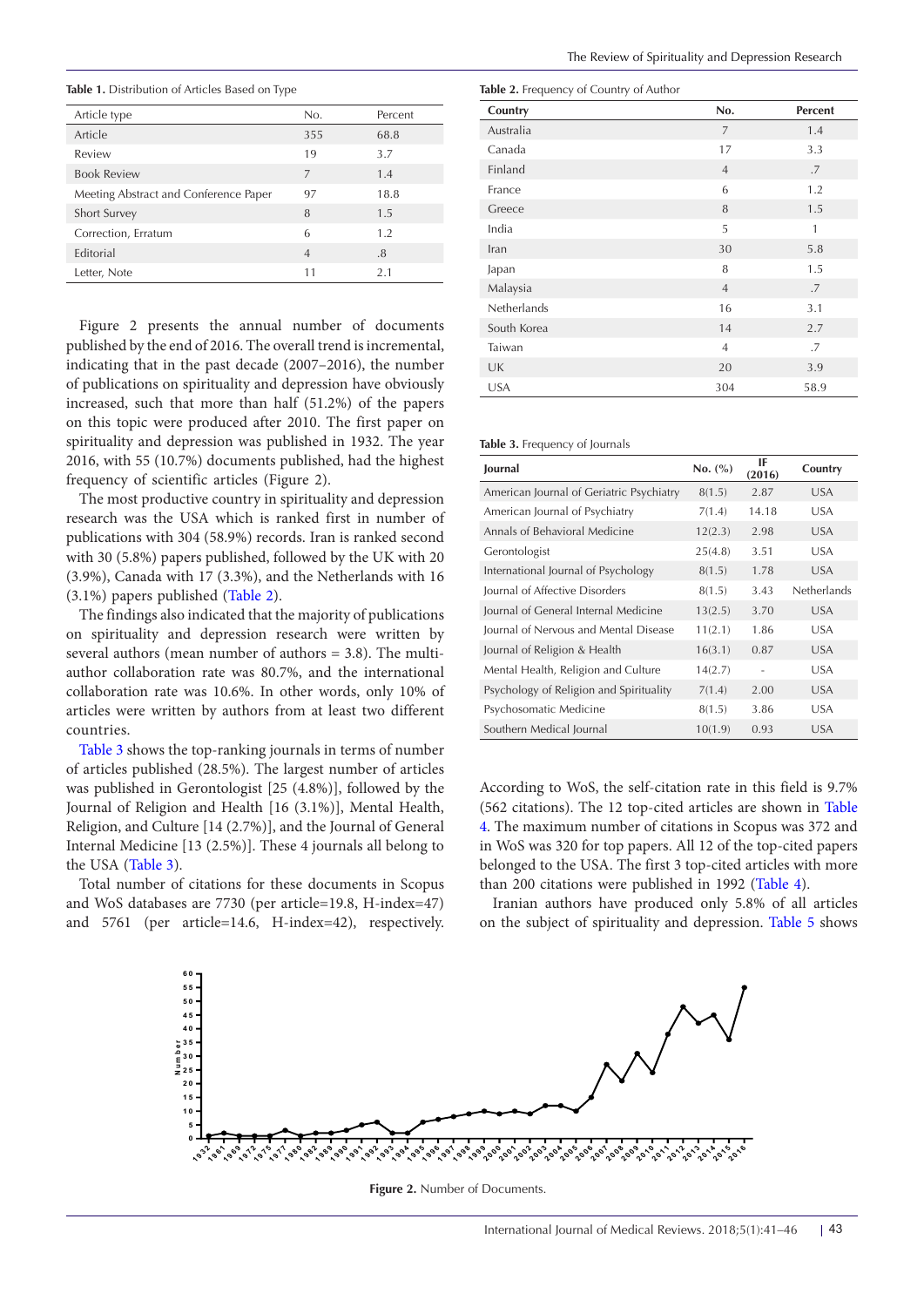| Mohammadi et al |  |  |
|-----------------|--|--|
|-----------------|--|--|

<span id="page-3-0"></span>

| Table 4. Twelve Top-Cited Articles                                                                                                                   |          |                          |     |                                                  |
|------------------------------------------------------------------------------------------------------------------------------------------------------|----------|--------------------------|-----|--------------------------------------------------|
| Article                                                                                                                                              | Year     | <b>Scopus</b>            | WoS | Journal                                          |
| Religious coping and depression among elderly, hospitalized, medically ill men                                                                       | 1992 USA | 372                      | 320 | American Journal of Psychiatry                   |
| Religion, Disability, Depression, and the Timing of Death                                                                                            | 1992 USA | $\overline{\phantom{a}}$ | 206 | American Journal of Sociology                    |
| Comparative efficacy of religious and nonreligious cognitive-behavioral therapy<br>for the treatment of clinical depression in religious individuals | 1992 USA | 246                      | 205 | Journal of Consulting and Clinical<br>Psychology |
| Spirituality, religion, and depression in the terminally ill                                                                                         | 2002 USA | 220                      | 161 | Psychosomatics                                   |
| Spiritual well-being, religiosity, hope, depression, and other mood states in<br>elderly people coping with cancer                                   | 1997 USA | 190                      |     | <b>Oncology Nursing Forum</b>                    |
| Religious belief, depression, and ambulation status in elderly women with broken<br>hips                                                             | 1990 USA | 182                      | 157 | American Journal of Psychiatry                   |
| Guilt, discord, and alienation: The role of religious strain in depression and<br>suicidality                                                        | 2000 USA | 185                      | 176 | Journal of Clinical Psychology                   |
| Modeling the cross-sectional relationships between religion, physical health,<br>social support, and depressive symptoms                             | 1997 USA | 171                      | 150 | American Journal of Geriatric Psychiatry         |
| Race, religious involvement and depressive symptomatology in a southeastern<br>U.S. community                                                        | 1995 USA | 164                      | 135 | Social Science and Medicine                      |
| Religion and depression: A review of the literature                                                                                                  | 1995 USA | 156                      |     | Twin Research                                    |
| Religious activity and depression among community-dwelling elderly persons<br>with cancer: The moderating effect of race                             | 1998 USA | 121                      | 82  | Journals of Gerontology Series B                 |
| Psychosocial factors in outcomes of heart surgery: The impact of religious<br>involvement and depressive symptoms                                    | 2004 USA | 105                      | 87  | Health Psychology                                |

<span id="page-3-1"></span>**Table 5.** Distribution of Articles from Iranian Universities

| University                                           | No.            |
|------------------------------------------------------|----------------|
| Allame Tabatabai University                          | $\overline{2}$ |
| <b>Birjand University</b>                            | 1              |
| Baqiyatallah University of Medical Sciences          | 1              |
| Isfahan University of Medical Sciences               | 1              |
| Ilam University of Medical Sciences                  | $\overline{2}$ |
| Islamic Azad University, Roudehen Branch             | 1              |
| Hormozgan University                                 | 1              |
| Islamic Azad University, Sari Branch                 | 1              |
| Islamic Azad University, Karaj Branch                | 1              |
| Islamic Azad University, Science and Research Branch | $\overline{2}$ |
| Islamic Azad University, Central Tehran Branch       | 1              |
| Islamic Azad University, Saveh Branch                | 1              |
| Lorestan University of Medical Sciences              | 1              |
| Iran University                                      | $\overline{2}$ |
| Isfahan University                                   | $\overline{4}$ |
| Islamic Azad Univ, Ahwaz                             | $\overline{2}$ |
| Islamic Azad Univ, Tehran                            | 1              |
| Mashhad University                                   | 1              |
| Mazandaran University                                | 1              |
| Payame Noor University, Tehran                       | 1              |
| Qazvin University of Medical Sciences                | 1              |
| Qazvin University                                    | 1              |
| Shiraz University                                    | $\overline{2}$ |
| Shahed University                                    | $\overline{2}$ |
| Shahid Chamran University                            | 1              |
| Shahid Bahonar University                            | 1              |
| Shahid Beheshti University                           | $\mathbf{1}$   |
| Shahid Beheshti University of Medical Sciences       | 1              |
| Shahid Rajaee University                             | 3              |
| Tehran University                                    | 3              |
| Tehran University of Medical Sciences                | $\overline{2}$ |
| Tabriz University                                    | $\overline{2}$ |
| University of Kashan                                 | 1              |
| Zanjan University                                    | 1              |
| Zahedan University of Medical Sciences               | 1              |

the lists of universities of Iran, 35 of which, each with a maximum of 4 articles, have contributed to the increase in publications. Isfahan University had the most publications among universities [\(Table 5](#page-3-1)). The total number of citations for Iranian papers in the Scopus and WoS databases are 73 (per article=2.9, H-index=6) and 22 (per article=0.9, H-index=3), respectively. Only 4 Iranian papers have received between 7 and 15 citations; all others had fewer than 4 citations [\(Table 6](#page-4-0)).

## **Discussion**

To survey scientific articles on the topic of spirituality and depression was the major purpose of the current study. The findings of this study will lead to a better understanding of the current status of Iran and the world. The findings indicated that about 516 documents were published in the Scopus, PubMed, and WoS databases, 68.8% of which were original articles; only 3.8 were published as review articles. The current findings showed an annual growth in the number of published papers, increasing it from 1 in 1932 to 55 in 2016. This incremental trend is reasonable and similar to other fields in science. The growth pattern represented a slow growth rate from 1932 to 2010 followed by a major increase in the growth rate with almost half of the papers published after 2010.

In 2012, Koenig conducted a meta-analytic review on research on this subject through 2010. He retrieved 414 observational studies and found that 253 (61%) of them showed a significant relationship between greater levels of religion and spirituality and lower levels of depression.<sup>12</sup> His results were similar to those of the current study, with the difference being that the current study searched only three important databases were searched and performed a bibliometric analysis; Koenig aimed to identify the correlation between spirituality and depression.

For a series of publications, collaboration is often measured by the average number of authors per paper. For the topic of spirituality and depression, this figure is 3.8 authors per article.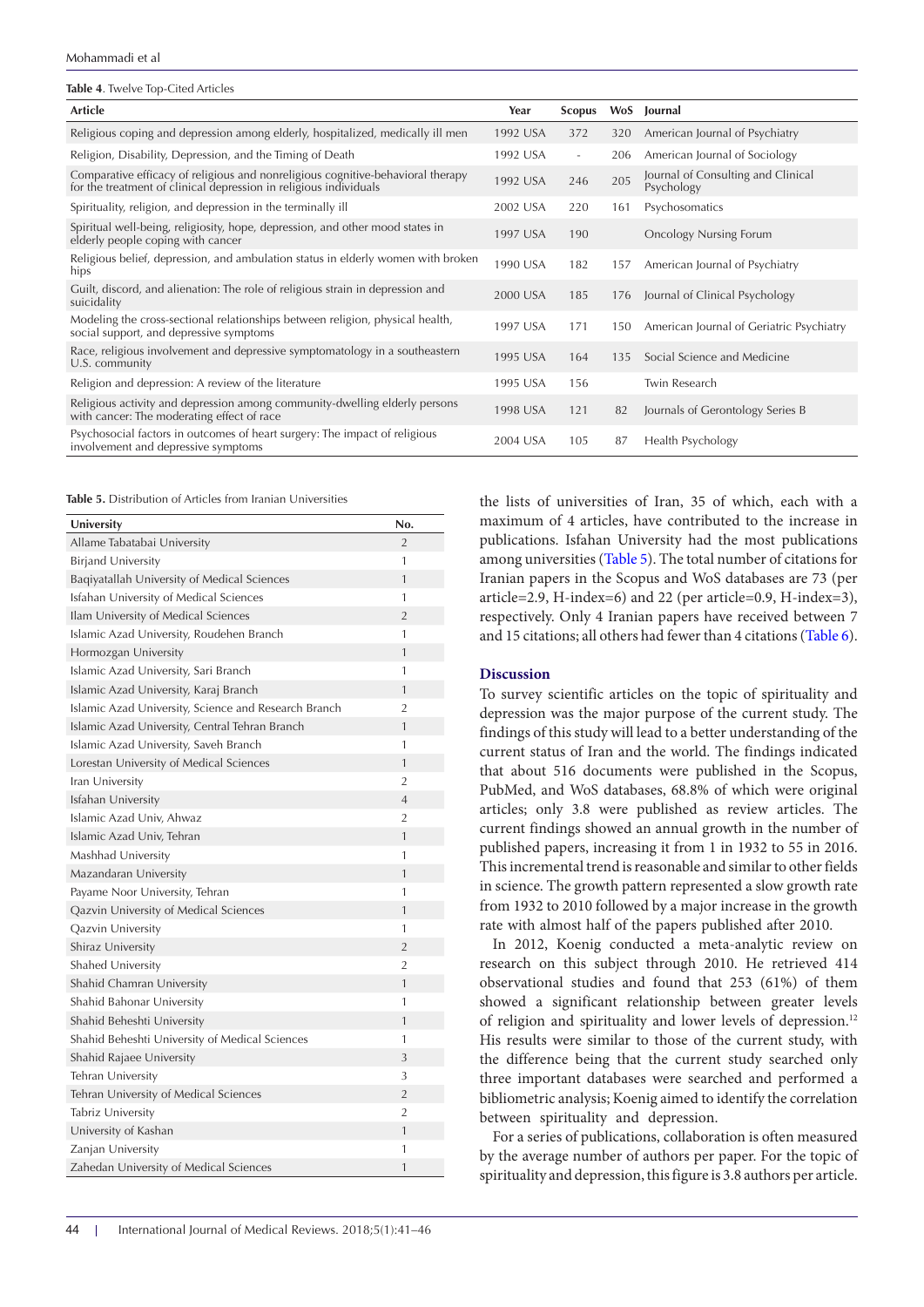<span id="page-4-0"></span>**Table 6.** Four Top-cited Articles in Affiliation with Iran

| Article (University)                                                                                                                                                                                  | Year | <b>Scopus</b> | <b>WoS</b>               | <b>lournal</b>                        |
|-------------------------------------------------------------------------------------------------------------------------------------------------------------------------------------------------------|------|---------------|--------------------------|---------------------------------------|
| Religious and spiritual factors in depression: Review and integration of the<br>research (Ilam University of Medical Sciences)                                                                        | 2012 | 17            | $\overline{\phantom{a}}$ | Depression Research and Treatment     |
| Religious vs. conventional cognitive behavioral therapy for major depression in<br>persons with chronic medical illness: A pilot randomized trial (Shahid Beheshti<br>University of Medical Sciences) | 2015 | 10            | 10                       | Journal of Nervous and Mental Disease |
| Correlation between religious coping and depression in cancer patients (Birjand<br>University of Medical Sciences)                                                                                    | 2013 | 8             |                          | Psychiatria Danubina                  |
| Investigating the relation of depression and religious coping and social support<br>in women with breast cancer (Shiraz & Isfahan University of Medical Sciences)                                     | 2011 |               |                          | Journal of Isfahan Medical School     |

The current study also reported the details of collaboration, i.e. multi-author and international collaborations with 80.7% and 10.6%, respectively. These rates are lower than those in other areas of research not only in the world, but also in Iran. For example, Yu et al evaluated collaborative behavior in CHD research retrieved from the Web of Science database. Their results showed that the average number of authors per paper and percentages of multi-authored and multi-national publications in 2010 were 6.4, 93%, and 19%, respectively.<sup>19</sup> The average number of authors per article on obstructive sleep apnea (OSA) was 5.20 Farahani et al showed that in the WoS database, Iranian multi-author and international collaborations in cardiovascular articles published from 2002 to 2011 were 94% and 17%, respectively.<sup>21</sup>

It is a given that collaboration, especially international collaboration, is an important factor in increasing the quality of a study22,23 and will lead to the paper being cited more frequently.24 Currently, the average number of citations per paper on the subject of spirituality and depression was 19.8 (H-index=47) in Scopus and 14.6 (H-index=42) in WoS. Zyoud showed that papers on calcium channel blockers received an average of 9.1 citations per article.<sup>25</sup> The H-index of tobacco use research activities in Middle Eastern Arab (MEA) countries is 34 with 9.95 citations per article in the Scopus database up through 2014.<sup>26</sup> The number of citations for these articles is appropriate and comparable, but it can be improved by increasing the number of collaborations, especially international ones.

According to the current results, by the end of 2016, authors from the United States had produced approximately 60% of the articles on spirituality and depression in the three named databases, while Iran is ranked second with 5.8% (32 papers) publications. Iranian authors were scattered among 35 universities. All of the publications were of different types, and no English-language book review of Iranian publications was found on these three databases. These articles had on average 2.9 and 0.9 citations per article in the Scopus and WoS databases, respectively. Thus, the current survey showed that, compared with the total number of scientific publications in the world, Iran has a low quota and a low number of citations. These findings seem not to be consistent with reality. In other words, given the religious situation and the activities of researchers in Iran, the wide gap between Iran and the United States was unexpected in terms of the number of documents. One reason for this may be that the papers of Iranian researchers on this subject are more often published

in Persian, and Iranian authors compared to researchers of other fields have less of a tendency to publish in journals with international indexes. Moreover, Iranian journals in this field are not indexed in Scopus, PubMed, or WoS; therefore, publications pertaining to the topic of spirituality and depression in these non-indexed journals are less seen and counted.

# **Conclusions**

The current study provides a global description of publications on the topic of spirituality and depression. Iran has a low quota of articles with international indexes. As a religious and ideological country, Iran needs to increase its efforts to extend its spiritual and religious ideas on the international level. Establishing effective research networks that include different universities or countries to promote quality of scientific documents, encouraging researchers to focus on highly-cited topics in this field and to publish their papers in journals with international indexes, and creating the policy among Iranian journals in the field of spirituality to upgrade the index of journals are approaches that will increase the visibility of Iranian authors worldwide and can be considered in the future management of Iranian research.

# **Authors' Contributions**

All authors contributed equally to this study.

## **Conflict of Interest Disclosures**

The authors declare they have no conflicts of interest.

## **Acknowledgments**

This study is part of a research toward a Ph.D. degree at the Faculty of [Humanities,](http://modares.ac.ir/en/Schools/hum) Tarbiat Modares University, and it was financially supported by this university. The authors extend their appreciation to the university for its support.

### **References**

- 1. World Health Organization (WHO). Depression, a hidden burden: Let's recognize and deal with it. WHO website. [http://www.](http://www.who.int/entity/mental_health/management/depression/flyer_depression_2012.pdf?ua=1) [who.int/entity/mental\\_health/management/depression/flyer\\_](http://www.who.int/entity/mental_health/management/depression/flyer_depression_2012.pdf?ua=1) [depression\\_2012.pdf?ua=1.](http://www.who.int/entity/mental_health/management/depression/flyer_depression_2012.pdf?ua=1) Published 2012.
- Steffens DC, Skoog I, Norton MC, et al. Prevalence of depression and its treatment in an elderly population: the Cache County study. Arch Gen Psychiatry. 2000;57(6):601-607. doi:[10.1001/](https://doi.org/10.1001/archpsyc.57.6.601) [archpsyc.57.6.601](https://doi.org/10.1001/archpsyc.57.6.601).
- 3. Steffens DC, Blazer DG. Mood disorders. In: Blazer DG, Steffens DC, eds. Essentials of Geriatric Psychiatry. 2nd ed. Washington, DC: American Psychiatric Publishing; 2012:125–148.